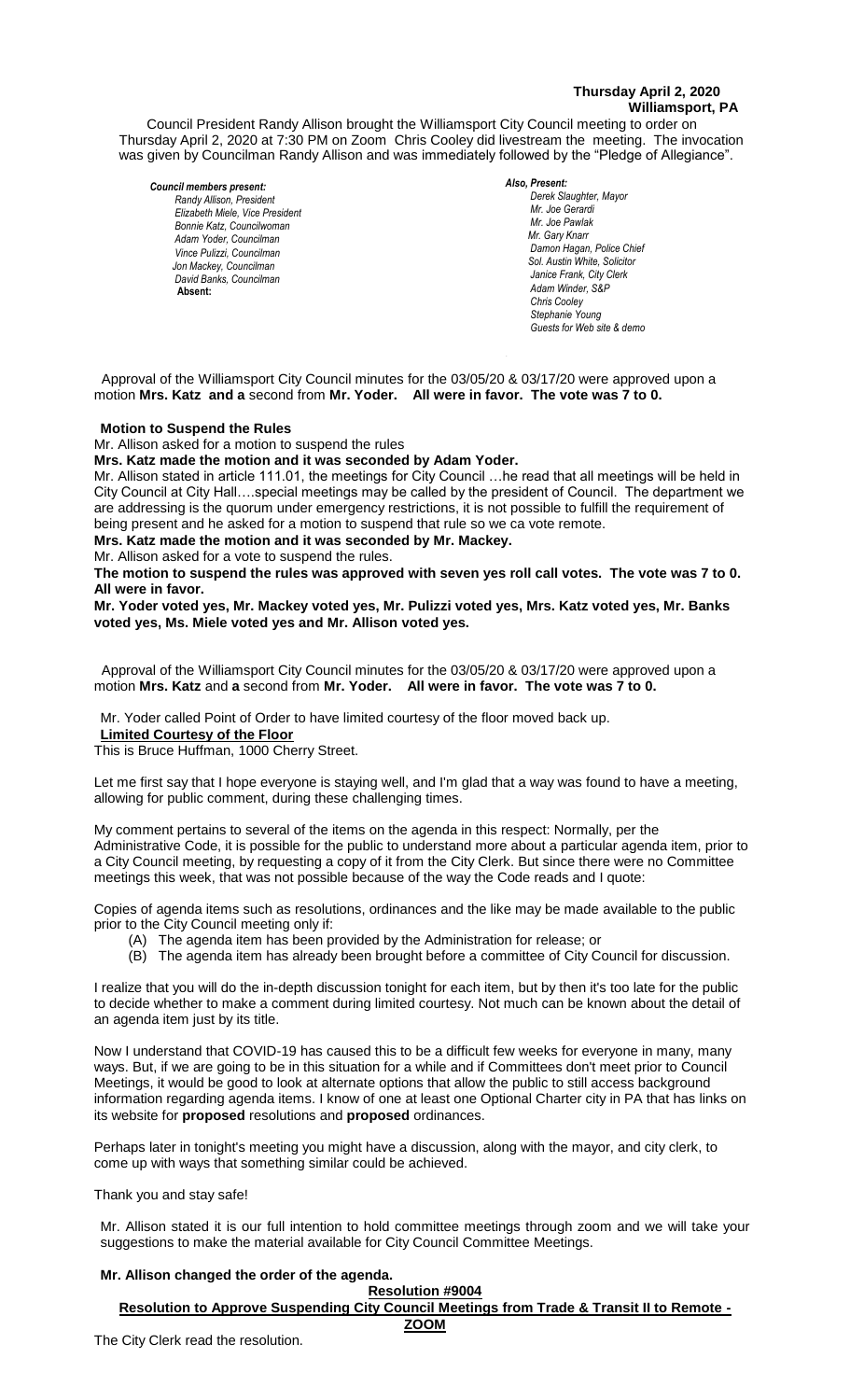Mr. Allison asked for a motion to approve the resolution.

**Mrs. Katz made the motion and it was seconded by Ms. Miele.**

Mr. Banks stated we need to make it general because of zoom might be an issue, so if we could just put some additional language instead of zoom.

Mr. Yoder stated a wording that might be more flexible would be remotely, it will cover all.

Ms. Miele **made a motion to change the title of the resolution to say remotely, remotely via video conferencing and to insert that language back into the resolution.**

Mr. White stated it will be fine if any of those words would be inserted.

Mr. Yoder stated we discussed the time change to 6:30 PM.

It was suggested to make that amendment separately.

**Mr. Yoder seconded the motion made by Ms. Miele.**

Mr. Allison asked for any more comments and the vote on the amendment.

**The amendment to the resolution was approved with seven yes roll call votes. The vote was 7 to 0. All were in favor.**

**Mr. Yoder voted yes, Mr. Mackey voted yes, Mr. Pulizzi voted yes, Mrs. Katz voted yes, Mr. Banks voted yes, Ms. Miele voted yes and Mr. Allison voted yes.** 

**Ms. Miele made a motion to say be it further resolved to say while the pandemic is occurring, we will move the meetings to 6:30 PM.**

**Mr. Yoder seconded it.**

Mr. Allison asked for a vote on the amendment.

**The amendment was approved with seven yes roll call votes. The vote was 7 to 0. All were in favor.**

**Mr. Yoder voted yes, Mr. Mackey voted yes, Mr. Pulizzi voted yes, Mrs. Katz voted yes, Mr. Banks voted yes, Ms. Miele voted yes and Mr. Allison voted yes.** 

Mr. Allison stated that brings us back to the original resolution and asked for a vote.

**The resolution was carried with seven yes roll call votes. The vote was 7 to 0. All were in favor. Mr. Yoder voted yes, Mr. Mackey voted yes, Mr. Pulizzi voted yes, Mrs. Katz voted yes, Mr. Banks voted yes, Ms. Miele voted yes and Mr. Allison voted yes.** 

Mr. Banks called Point of Order, the live feed cut out at 8:23 PM

**Declaration of Disaster Extension**

Chief Killian stated it wanted to offer the floor if Council had any questions on this, this is just to extend this 90 days from the original date and the County did this as well.

Mr. Yoder asked to have an update from the Mayor to give us an up date on the COVID-19.

Mr. Allison asked Mayor Slaughter to do that.

Mayor Slaughter stated we have done number of things, the playgrounds, daily contacts with UPMC and the county. We have a number of emergency protocols as far as police, fire, emergency situations. He asked Chief Killian to give a brief update.

Chief Killian stated going back several weeks ago, This began in March and along with Chief Hagan we have been in touch with UPMC and the County Director to kick off our City. It has been all encompassing for all of us updating procedures and our team has been working diligently on this.

Mayor Slaughter said we have been receiving donations and he posted an online donation site .

Mr. Yoder thanked them both for the update, and asked if there is anything we can do as a City.

Mayor Slaughter stated we will be able to get the address of folks that have tested positive. He is trying to get that information out to our first responders.

Mayor stated we put other measures in place for our transit employees and also for the police to ensure that when in contact, what to wear, also phone calls regarding tennis courts, etc. He spoke about social distancing and the facilities in the City. The measures are temporary.

Chief Killian stated what our residents can do is STAY HOME, until we get a handle on this.

Chief Hagan stated some calls can be handled over the phone and we have eliminated some of the shifts meetings and we have eliminated having two officers in a vehicle at one time. To limit the spread, we are discussing a response to our work force …inaudible

Mayor Slaughter stated he wanted to remind everyone that it is working and it is working because people are being responsible…don't go to grocery store as family People can call our office for questions or the City Clerk's office for questions from Council. Mayor Slaughter continued to give list of supplies and donations that are needed. Pennsylvania Municipal League is sending a resolution as far as relief for people

Mr. Allison thanked everyone for their due diligence and commended the Mayor and his administration for everything that has been done

Mr. Allison stated we do have public comment at the end of the meeting, and there will be a phone number for you to call in and our IT dept will field the call and get you into the meeting.

## **Ordinance #6384**

# **Ordinance Providing for Residency Requirements for City Employees (final reading)Bill#1750-20**

The City Clerk read the ordinance.

Mr. Allison asked for a motion to adopt the ordinance in final reading.

**Mr. Yoder make the motion and it was seconded by Mrs. Katz**

Mr. Allison asked any further comments.

Mrs. Katz stated with the passing of the new ordinance we firmly believe that you should abide by it. If you work for the City, you should live in the City and look out for our taxpayers who pay your salary and it is what your neighbors think and expect.

Mr. Allison asked for questions or comments.

**The ordinance was carried in final reading with seven yes roll call votes. The vote was 7 to 0. All were in favor.**

**Mr. Yoder voted yes, Mr. Mackey voted yes, Mr. Pulizzi voted yes, Mrs. Katz voted yes, Mr. Banks voted yes, Ms. Miele voted yes and Mr. Allison voted yes.**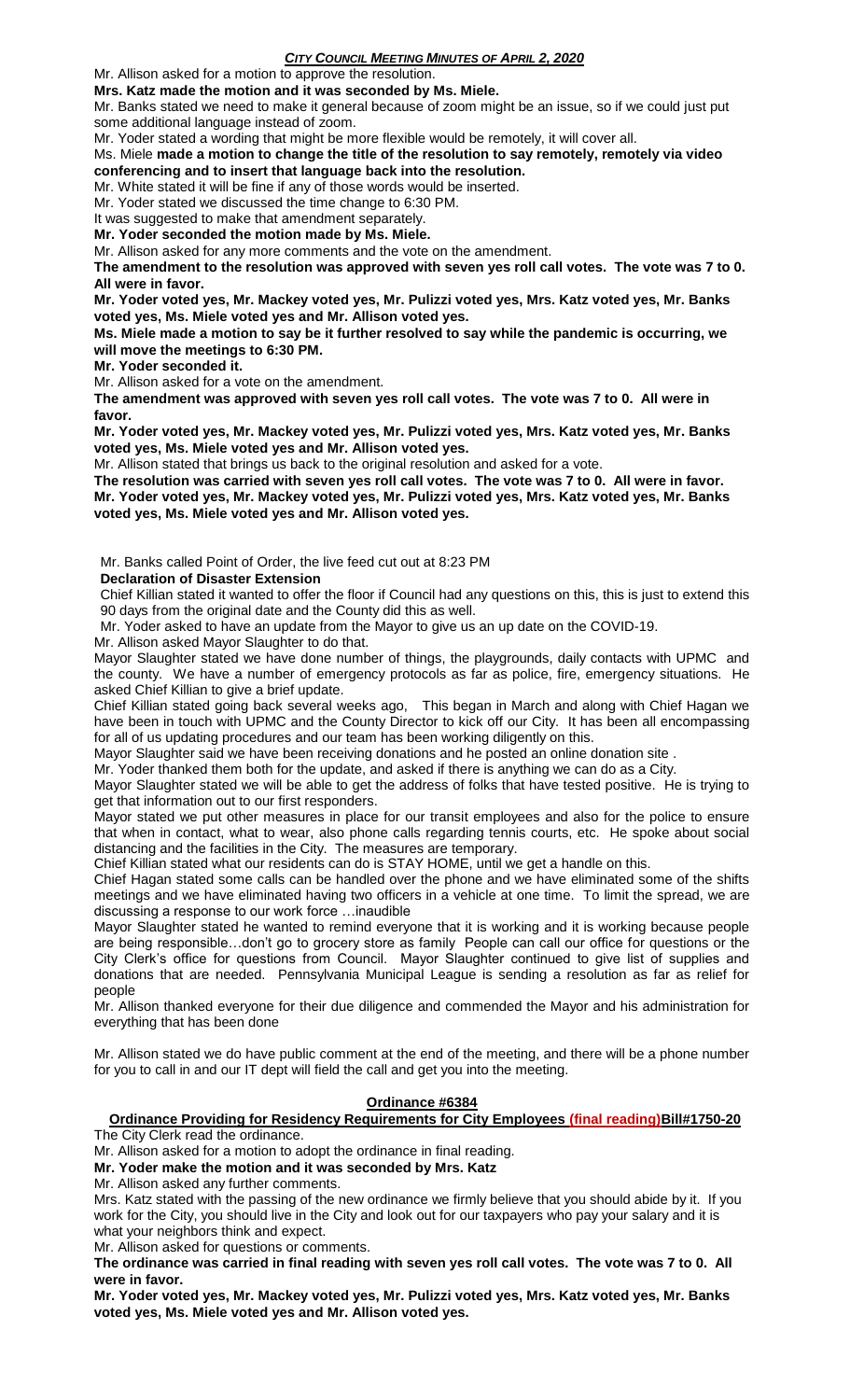#### **Ordinance Amending Article 195 Blighted Property Review Committee (first reading)Bill#1751-20** The City Clerk read the ordinance.

Mr. Allison asked for a motion to adopt the ordinance in first reading. **Mr. Yoder made the motion and it was seconded by Mr. Banks.**

Mr. Gerardi stated this is a revision for this ordinance and the biggest change is changing the numbers from 5 to 7. He reviewed the changes with Council. 3 citizens at large instead of one, the terms were changed also. One member of Planning Commission will be on this commission, there is one member on the Redevelopment Authority. The terms are staggered.

Mrs. Katz stated the changes are for the benefit of bringing this up to modern code, this is the Mayor's commission and it is up to him as to who he is placing on the board. This was sent to the full body of Council with a positive recommendation.

Mr. Allison asked for a vote on the ordinance in first reading.

**The ordinance was carried in first reading with seven yes roll call votes. The vote was 7 to 0. All were in favor.**

**Mr. Yoder voted yes, Mr. Mackey voted yes, Mr. Pulizzi voted yes, Mrs. Katz voted yes, Mr. Banks voted yes, Ms. Miele voted yes and Mr. Allison voted yes.** 

#### **Bill# 1752-20**

#### **Ordinance Amend & Close 2011 Home Budget(first reading)**

The City Clerk read the ordinance.

Mr. Allison asked for a motion to adopt the ordinance in first reading.

**Ms. Miele made the motion and it was seconded by Mr. Yoder.**

Ms. Young stated these are a series of close outs for the Home budget, the remaining years will be transferred to the 2016 Home Budget. The City is required to allocate 15% of it budget to the CHODO. The CHODO is with the Habit for Humanity.

Mr. White stated we can handle these items all together someone can made a motion.

Ms. Young stated she doesn't have a problem with that because the move forward on each other. Mr. Allison stated to vote on the first one and do the rest as a group.

**The Ordinance was carried with seven yes roll call votes. The vote was 7 to 0. All were in favor.**

**Mr. Yoder voted yes, Mr. Mackey voted yes, Mr. Pulizzi voted yes, Mrs. Katz voted yes, Mr. Banks voted yes, Ms. Miele voted yes and Mr. Allison voted yes.** 

## **Bill # 1753-20**

## **Ordinance Amend & Close 2012 Home Budget (first reading)**

The City Clerk read the ordinance.

Mr. Allison asked for a motion to adopt the ordinances in first reading.

**Ms. Miele made the motion and it was seconded by Mr. Yoder.**

**The ordinance was carried with seven yes roll call votes. The vote was 7 to 0. All were in favor. Mr. Yoder voted yes, Mr. Mackey voted yes, Mr. Pulizzi voted yes, Mrs. Katz voted yes, Mr. Banks voted yes, Ms. Miele voted yes and Mr. Allison voted yes.** 

## **Bill #1754-20**

## **Ordinance Amend & Close 2013 Home Budget (first reading)**

The City Clerk read the ordinance.

Mr. Allison asked for a motion to adopt the ordinance in first reading.

**The ordinance was carried with seven yes roll call votes. The vote was 7 to 0. All were in favor. Mr. Yoder voted yes, Mr. Mackey voted yes, Mr. Pulizzi voted yes, Mrs. Katz voted yes, Mr. Banks voted yes, Ms. Miele voted yes and Mr. Allison voted yes.** 

## **Bill#1755-20**

## **Ordinance Amend & Close 2014 Home Budget (first reading)**

The City Clerk read the ordinance.

Mr. Allison asked for a motion to adopt the ordinance in first reading. **The ordinance was carried with seven yes roll call votes. The vote was 7 to 0. All were in favor.**

**Mr. Yoder voted yes, Mr. Mackey voted yes, Mr. Pulizzi voted yes, Mrs. Katz voted yes, Mr. Banks voted yes, Ms. Miele voted yes and Mr. Allison voted yes.** 

## **Bill#1756-20**

## **Ordinance Amend & Close 2015 Home Budget (first reading)**

The City Clerk read the ordinance.

Mr. Allison asked for a motion to adopt the ordinance in first reading.

**The ordinance was carried with seven yes roll call votes. The vote was 7 to 0. All were in favor. Mr. Yoder voted yes, Mr. Mackey voted yes, Mr. Pulizzi voted yes, Mrs. Katz voted yes, Mr. Banks voted yes, Ms. Miele voted yes and Mr. Allison voted yes.** 

# **Bill #1757-20**

## **Ordinance Amend 2016 Home Budget (first reading)**

The City Clerk read the ordinance.

Mr. Allison asked for a motion to adopt the ordinance in first reading.

**The ordinance was carried with seven yes roll call votes. The vote was 7 to 0. All were in favor. Mr. Yoder voted yes, Mr. Mackey voted yes, Mr. Pulizzi voted yes, Mrs. Katz voted yes, Mr. Banks voted yes, Ms. Miele voted yes and Mr. Allison voted yes.**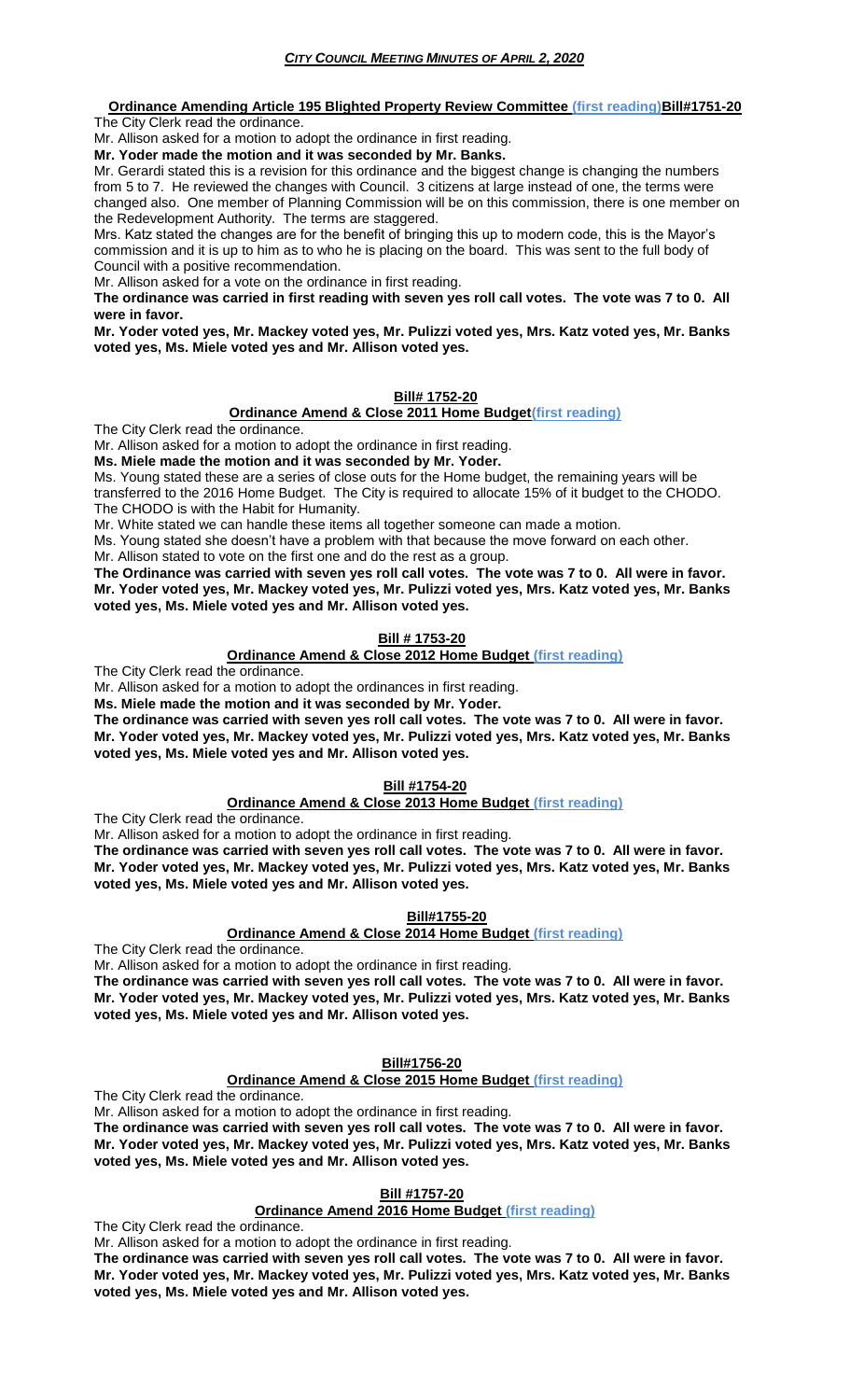## *CITY COUNCIL MEETING MINUTES OF APRIL 2, 2020* **Bill #1758-20**

## **Ordinance Amend 2017 Home Budget (first reading)**

The City Clerk read the ordinance.

Mr. Allison asked for a motion to adopt the ordinance in first reading.

**The ordinance was carried with seven yes roll call votes. The vote was 7 to 0. All were in favor. Mr. Yoder voted yes, Mr. Mackey voted yes, Mr. Pulizzi voted yes, Mrs. Katz voted yes, Mr. Banks voted yes, Ms. Miele voted yes and Mr. Allison voted yes.** 

## **Bill #1759-20**

#### **Ordinance Amend 2018 Home Budget (first reading)**

The City Clerk read the ordinance.

Mr. Allison asked for a motion to adopt the ordinance in first reading.

**The ordinance was carried with seven yes roll call votes. The vote was 7 to 0. All were in favor. Mr. Yoder voted yes, Mr. Mackey voted yes, Mr. Pulizzi voted yes, Mrs. Katz voted yes, Mr. Banks voted yes, Ms. Miele voted yes and Mr. Allison voted yes.** 

# **Resolution # 9005**

#### **Resolution to further extend Mayors' Proclamation of March 13, 2020**

The City Clerk read the resolution.

Mr. Allison asked for a motion to approve the resolution

**Mr. Yoder made the motion and it was seconded by Mrs. Katz.**

Mr. Allison stated the original proclamation expires tomorrow and we want to make arrangements to extend it. He asked for discussion from Council.

Mr. Yoder stated the Federal Administration has extended the guidelines through April 30, and we do have a Council meeting on the  $30<sup>th</sup>$  and we would be wise to extend it and also change the number from 50 to 20.

Mr. Banks asked solicitor about the stay at home order.

Mr. White stated the governor's orders will take precedence over this .

Mr. Banks stated then it would be wise to go down to 10 people.

Ms. Miele asked if we should reference the governor's proclamation? It seems that the only need we would need to pass this order, if governor didn't extend.

Mr. White stated there is a provision in the  $3<sup>rd</sup>$  class city's code about the violation and the police can enforce the law.

Chief Hagan stated we do have enforcement authority along with the governors order. There is a provision in regards to Council. We are giving warnings to people who are not complying.

Mayor Slaughter stated he heard from the DOA and each case will be based on individual cases.

**Ms. Miele made a motion to change the number from 50 to 10. Mr. Yoder seconded it.**

Mr. Pulizzi asked what is the difference between this and a shelter in place?

Mayor Slaughter answered if we are only make a central run, it is not changing much what we are doing here locally and as long as you are only going on to the grocery store or pharmacy, you will only run into trouble if you are not following the guidelines.

Chief Hagan stated shelter place is public safety to a specific incident like a chemical spill and shelter in place could involve you staying in your business and not leaving.

Mr. Gerardi stated to add to this, people can do emergency repairs and no major construction.

Mr. Allison stated we have a motion to amend and extend this to April 30.

**The resolution was carried with seven yes roll call votes. The vote was 7 to 0. All were in favor. Mr. Yoder voted yes, Mr. Mackey voted yes, Mr. Pulizzi voted yes, Mrs. Katz voted yes, Mr. Banks voted yes, Ms. Miele voted yes and Mr. Allison voted yes.** 

Mr. Allison then asked for a vote on the original resolution.

**The resolution was carried with seven yes roll call votes. The vote was 7 to 0. All were in favor. Mr. Yoder voted yes, Mr. Mackey voted yes, Mr. Pulizzi voted yes, Mrs. Katz voted yes, Mr. Banks voted yes, Ms. Miele voted yes and Mr. Allison voted yes.** 

## **Resolution #9006**

#### **Resolution Authorizing Approval of Extension to the Declaration of Disaster for the City of Williamsport**

The City Clerk read the resolution.

Mr. Allison asked for a motion to approve the resolution

**Mr. Yoder made the motion and it was seconded by Mrs. Katz.**

Chief Killian stated right now there are 32 counties out of 37 that have signed disaster declaration and since we are really in unchartered waters, we have to extend and the County has extended their for 90 days and we would like to do the same and we feel that 90 days would be adequate. Mr. Allison asked for comments and the voted.

**The resolution was carried with seven yes roll call votes. The vote was 7 to 0. All were in favor. Mr. Yoder voted yes, Mr. Mackey voted yes, Mr. Pulizzi voted yes, Mrs. Katz voted yes, Mr. Banks voted yes, Ms. Miele voted yes and Mr. Allison voted yes.** 

## **Resolution #9007**

**Resolution Authorizing Execution of Agreement for SMS Push Notification Between City & Citibot**

The City Clerk read the resolution.

Mr. Allison asked for a motion to approve the resolution

**Mrs. Katz made the motion and it was seconded by Mr. Pulizzi.**

Mayor Slaughter stated this is an agreement for SMS text messaging services which would allow us to push out Covid updates to the City and we could push these out via text messages. One of the things we are seeing if the information issues. This is a tool and it is a free 60 day trail. Mr. Riley is here from Citibot. Mr. Yoder asked if this is for a short term during COVID-19 or were thinking of longer?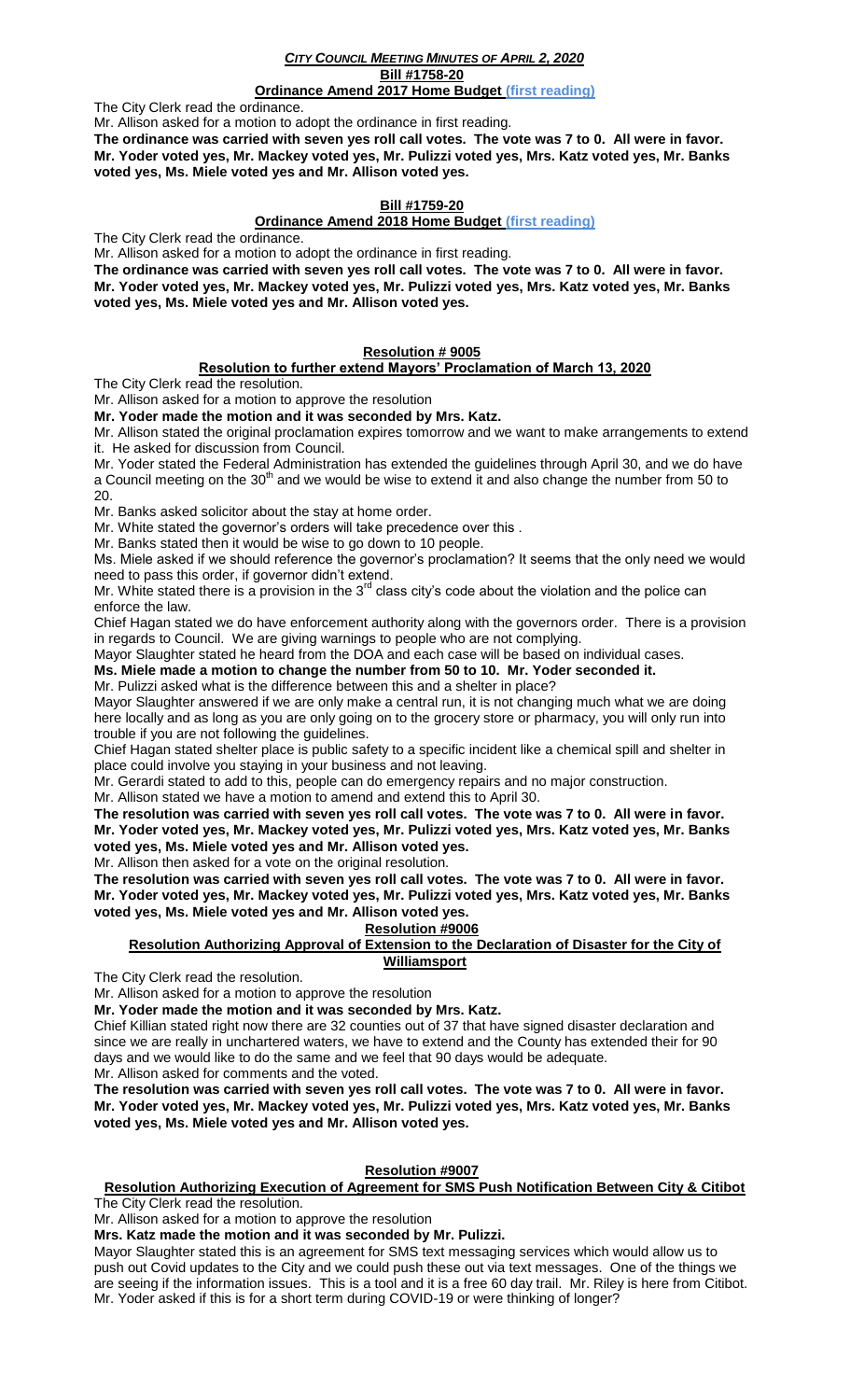Mayor Slaughter answered this is something we can look at later if this is a tool that we like and it is easy to do and if we use it for 60 days and we find it usual, then ok. It is really what is needed for right now without cost or obligation.

Mr. Yoder asked how level of use that similar municipalities have found, he stated the continuing us is based upon increments?

Mayor Slaughter answered if we have 10,000 subscribers, we can see that and control that. Mr. Riley thanked everyone and said that this product can help you get the word out and it is a good opportunity to push it out, 97% of adults do text. The City of Boulder announced abailable housing and got an 86% response. We want to help you get the word out and if you are not happy with it, we can cancel it. We pick a 10 digit number and promotoe that to the public and we help you get the word out to your public. We handle things digitally and residents with text to the number and the City will respond. We give you streamline ways.

Mrs. Katz stated a couple years ago we did a 311 app and it didn't work because of human error. Mr. Riley stated they work with municipalities and we have found that our difference is you don't have to download an app and it is shown that residents prefer to text than use an app. We can help you build your level of trust with residents. For example, asking a question about COVID 19 and if on your website, we will be answering the questions through your website and they can search it through communications. We filter out the frequently asked questions and we also have employees answer.

Mrs. Katz stated we are not website rich and she doesn't think we are capable of doing it.

Mr. Riley stated there is no City that is content with their website and we do a google search.

Mayor Slaughter stated what we are looking at now is to get COVID-19 information out

Mrs. Katz asked how are we going to know if this is working or not?

Mayor answered typicall from the back stream that Mr. Riley will be working on. After 60 days, we can reevaluate, there are a number of calls we get daily and it pushes the ones out that can't be answered. Mrs. Katz stated what is people keep on asking foolish questions..etc

Mr. Riley stated we have never had that happen and in the back end, we allow you to communicate and we have a feature where you can send them a direct communications with your residents. We start by explaining how important times are right now.

Mr. Banks stated we know the next two or three weeks are going to get worse, how soon can we roll this out.

Mr. Riley explanined it could probably be out Tuesday or Wednesday of next week and it normally takes about three days. We will have marketing materials and he can train someone in the City, it will take 45 minutes or so.

Mayor stated then we can look into this and see if it is something we can look into the further.

Mr. Banks asked if there was anyway we can limit this to Williamsport.

Mayor answered there is a potential, but it would be crazy for them to want to get information that concerns Williamsport, we can measure that from the back end. He stated we can push out information.

Mr. Yoder asked where in the budget this is coming from?

Mayor answered that we haven't addressed that yet with the virus going on, but if this works well, after the 60 days, we can look and see where this will come from. We have no obligation beyond 60 days, it shows a year so you can see beyond the 60 days. I hope it is a tool that we like and move on from the 60 days. Mr. Yoder asked where there any other system that you have looked at?

Mayor answered in looking at the other ones and Citibot, it was the 60 days free that attracted me to it. Ms. Miele stated from reading this, she doesn't think we are even obligated to a 60 day time, but it seems that we are seeing self control of crowds, do you think people will take advantage of the system and will hacking be a problem? Is that something that will happen?

Mr. Riley answered it is not something that we have seen or heard, our system has a firm end, when you sign in you will get a 6 digit code. There are connecting to your web site and not anything that will be compromised.

Ms. Miele asked we are not paying a tax fee, but would we pay if someone were to register a foreign number?

Mr. Riley answered not if it under the 10,000 messages.

Ms. Miele stated it is over 100 for every message over 10,000 and once we get passed the first 60 days, it will be 300 dollars.

Mr. Riley answered he will look into it after 60 days.

Ms. Miele asked how many subscribers do your largest users have?

Mr. Riley answered its hard, because we are tied to have to communicate this out and if you get a crucial mass to sign up, I hope you get to that 10,000 mark and we do pay per text message fee and I am trying to offer this thing free for you.

Ms. Miele stated this looks like a wish decision for the next 60 days, but she feels we should decide on a certain amount of numbers, and she thinks it is is an excellent choice

Mr. Yoder stated he agrees and encouraging the administration to look into how we can manage and pay for this in the future.

Mayor Slaughter answered that is something he is planning to do and will work with Council on this. Mrs. Katz stated this is a fantastic idea but lets also remember that people are not living their normal lifestyle.

Mayor stated yes, there are things that we can implement after the 60 days and when thing return to normal.

Mr. Riley stated if you chose to go with this, Id hope you'd consider helping us get the word out. Mayor Slaughter answered we will.

Mr. Allison expressed that in conversation with different citizens they are looking to us for information and there is a need out there that been identified. Going forward we have been technically deficient and we need to move forward with things such as this We need to be able to access things, quickly and timely. He asked for a vote on the resolution.

**The resolution was carried with seven yes roll call votes. The vote was 7 to 0. All were in favor. Mr. Yoder voted yes, Mr. Mackey voted yes, Mr. Pulizzi voted yes, Mrs. Katz voted yes, Mr. Banks voted yes, Ms. Miele voted yes and Mr. Allison voted yes.** 

**Mr. Allison changed the order of the agenda and moved another resolution up.**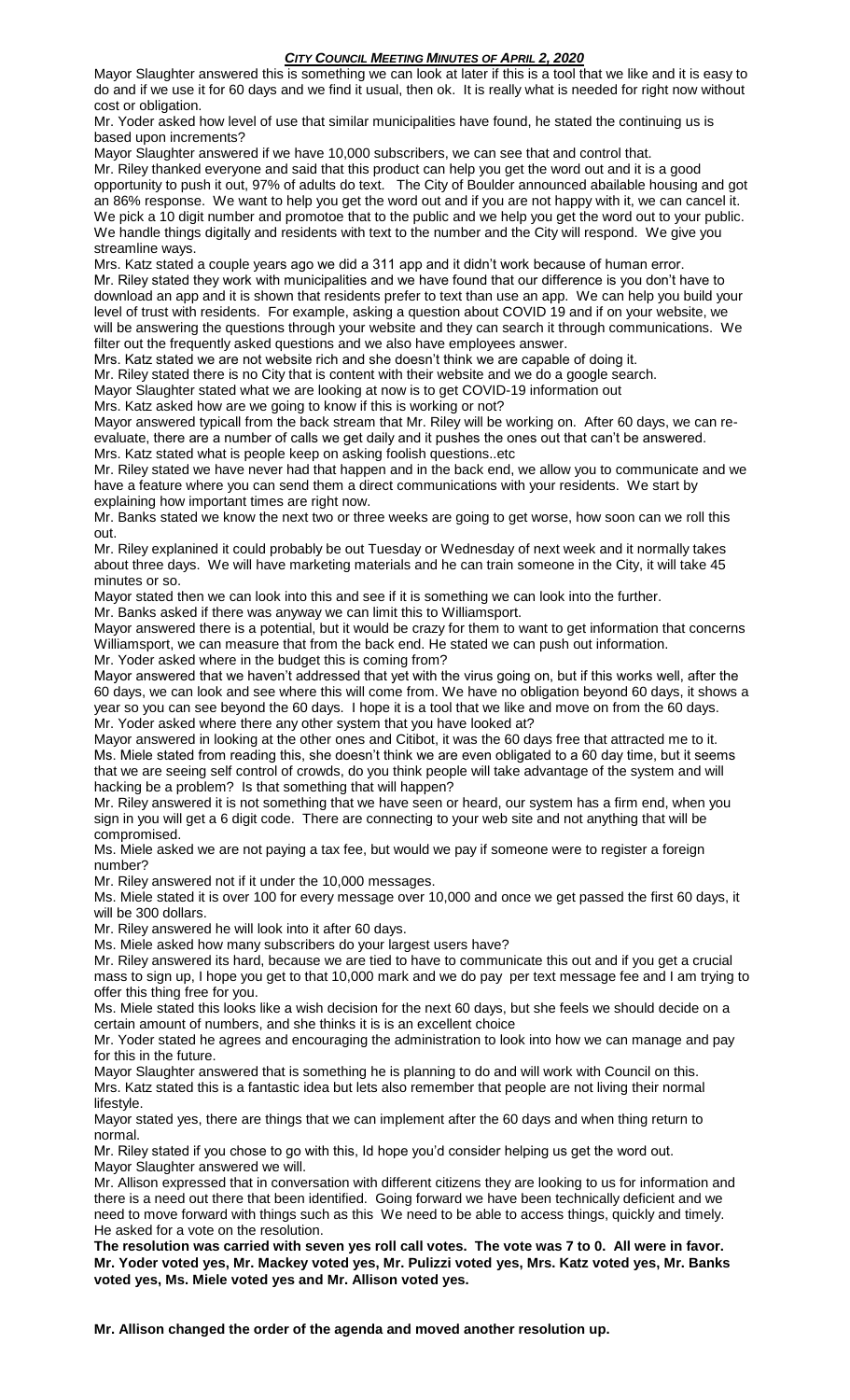## **Resolution to approve an agreement for website design and development services.** The City Clerk read the resolution.

Mr. Allison asked for a motion to approve the resolution

**Mrs. Katz made the motion and it was seconded by Mr. Banks.**

Mr. Cooley stated this is a resolution to award an agreement, it is for 6,000 fee to redesign and fix our website to be more ADA compliant. Mr. Kremshaw has been working with us since November with RVT in redeveloping the RVT website so he is well aware of ADA requirements.

Mr. Allison stated since we did not have an opportunity to discuss this in committee.

Mr. Yoder asked, so we have an IT position open and advertised to maintain and develop the City's website, what is the difference between..

Mr. Cooley answered that is for daily maintenance and help department heads and do minor things, no way would that position be able to deal with this…it is a whole other train of thought.

Mr. Yoder asked if there was any plan to engage the stakeholders, public officials and get feedback and input?

Mr, Cooley answered we have done that through the development phases, but we absoluyle will engage department heads and public officials.

Mr. Yoder asked if there is anything in place now to do that?

Mr. Cooley answered no, there is not right now.

Mr. Yoder stated he understands that we have done this at least 2 times before, any lessons learned or gained?

Mr. Cooley replied that it has been more than two times before, the second one you referenced when the process was done, the company did not respond correctly and they built a template that didn't work for a City of our size and there were a lot of back issues. The most recent one internally, there was someone in place that worked for RVT and that person is no longer with us. It does function but there are more issues on the back side. We have learned and he feels that having someone local will be helpful.

Mr. Banks stated that we don't know what we are paying for, he'd like to see some things that are needed, calendar, links etc.

Mr. Cooley stated Spike is welling to learn what we need and develop what we need and want and he feels confident. He can do pretty much whatever we ask of him.

Spike thanked everyone for having him here, and stated the proposal is pretty general and he has had meetings with Mayor and Mr. Cooley. It is in his plan to meet with everyone that has input on the website to meet their needs. He is willing to do anything to get the website up.

Mrs. Katz state from the first day she was elected, nine years ago the web site has always been important to her, This goes back to the first web site that costs us close to \$48,000 and it was astroninally and then Justin Wray came aboard and he hired this company and again the company did not give us a website that was functional. Then when we got Chris Cooley, the first question I asked him was ... people go to the website to find this out. So the first question I asked when you were hired Chris, was are you going to do the web site and you said yes. I don't know how this did not come about. Now we are going to our  $4<sup>th</sup>$ person here, so how are we going to rely on this. The web site is only as good as the information, so it is also a human factor. Where is the money budgeted for?

Mr. Cooley replied it is budgeted in his line item.

Mayor stated we will make sure that every department is doing to keep their individual information updated. He was well aware and just as frustrated as Mrs. Katz. With Mr. Kemshaw we decided to expand more and this web site will function and we wont just kick it by the waist side.

Mrs. Katz stated this has been frustrating her for a number of years and it is important that people are engged in this.

Mayor stated we will ensure that folks know how to use it, Mr. Kemshaw is a professor at Penn College and many of us have ties and he is going to want to do a good job for us. Clearly, we don't want to waste the money.

Mr. Pulizzi asked Mr. Cooley about the budget line item under contract services and is it the same we pay consultants?

Mr. Cooley stated no this is for IT line item.

MR. Pulizzi asked if he will be doing work for City and RVT website?

Mr. Cooley replied this is strictly for the City website and he will be tweaking to make the site compatable.

Mr. Pulizzi stated so he is already working for the City?

Mr. Cooley replied yes.

Mr. Yoder stated in going back and looking over the proposal, it strikes me as a vague proposal and he stated he is a little nervous about having a vague proposal for the City, can we define what the proposal is? Mr. Cooley stated he has seen proposals that have less information in it and we paid more money than this, he stated he is not at all concerned about Mr. Kemshaw.

Mayor Slaughter stated he is sure that Mr. Kemshaw will give us what we want and meet our expectations. Mr. Kemshaw stated the proposal was left that way for a reason, he wasn't sure if it was going to be a one day proposal and he can assure everyone that he will meet the needs.

Mr. Cooley stated he is confident that Mr. Kemshaw can meet all the needs.

Mr. Yoder stated he doesn't doubt Mr. Kemshaw's abilities but he is not quite sure that we know exactly what is needed.

Mayor Slaughter explained that this was started pre Covid-19 and he is sure that once meeting with everyone that all needs will be met.

Mr. Kemshaw stated the initial discussion were pre Covid and we wanted to go live by Little League week, and again we can play them out and we can set up meetings via zoom or anything.

Mr. Pulizzi asked we are bringing you on to work on the web site for the City, is that 100 hours, or completion or what? What time frame?

Mr. Kemshaw answered that even when the web site is up and running, he keeps in touch. This is a relationship that he wants to have and maintain and he will be available.

Mr. Pulizzi thanked the Mayor and Mr. Kemshaw and stated he is a firm believer of being a local supporter and supporting local business.

Ms. Miele stated since we did not have committee meetings, she feels that Council should communicate further and she is happy with what Mr. Kemshaw has proposed, but feels this should come back to Committee for more discussion. We might want to make a revision to the contract that says the web site is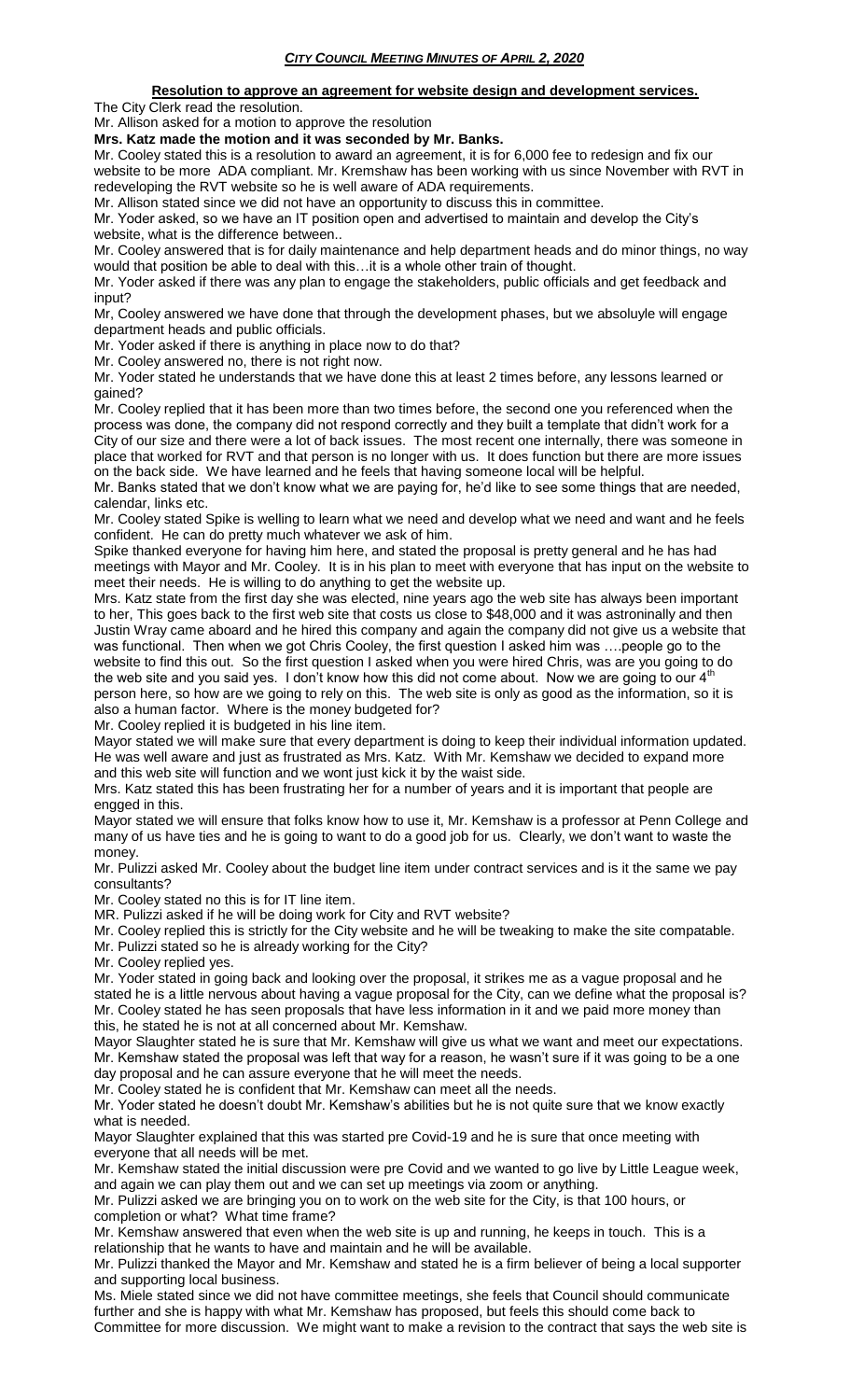not considered completed until both Council and administration is completely satisfied. If the contract takes longer than 4 months are we looking at engaging in any further contracdts?

Mayor Slaughter answered we will certainly look at this further and what we might what to see in the further but right now we are looking at just the website.

Ms. Miele suggested that we remove that first year clause and stated that the total amount is \$6,000, but it sounds like City Council .....things are not directed personally, it is directly about our previous experience with web site.

Mr. Allison stated this illustrates how essential committee meetings are and how we have to keep wthe City moving and this reflects how we have a commitment to make sure athings are done correctly.

Mrs. Katz stated I think we should table this until we can discuss it further.

Mr. Yoder stated it would be wiser to table this for two weeks.

**Mr. Pulizzi made a motion to table this and it was seconded by Mr. Yoder.**

Mr. Allison asked for a vote on the motion.

**The resolution was tabled with seven yes roll call votes. The vote was 7 to 0. All were in favor.**

**Mr. Yoder voted yes, Mr. Mackey voted yes, Mr. Pulizzi voted yes, Mrs. Katz voted yes, Mr. Banks voted yes, Ms. Miele voted yes and Mr. Allison voted yes.** 

## **UPMC Land Development -699 Rural Ave (remove from the table)**

Mr. Allison asked for a motion to remove this from the table.

**Mr. Yoder made the motion and it was seconded by Mrs. Katz.**

**The land development was removed from the table with seven yes roll call votes. The vote was 7 to 0. All were in favor.**

**Mr. Yoder voted yes, Mr. Mackey voted yes, Mr. Pulizzi voted yes, Mrs. Katz voted yes, Mr. Banks voted yes, Ms. Miele voted yes and Mr. Allison voted yes.** 

Mr. Knarr stated The location is 699 Rural Ave and the plan is to have that part of it grass and seeded and it will be to meet the handicapped requirement for parking. They wanted to add some parking and connect the parking lot so you can walk back and forth. There are no other plans at this time. In the further they may come back to us with a further plan.

Mr. Allison asked for comments or questions.

**The land development was carried with seven yes roll call votes. The vote was 7 to 0. All were in favor.**

**Mr. Yoder voted yes, Mr. Mackey voted yes, Mr. Pulizzi voted yes, Mrs. Katz voted yes, Mr. Banks voted yes, Ms. Miele voted yes and Mr. Allison voted yes.** 

**Demolition – 699 Rural Avenue – UPMC Susquehanna Health(remove from the table) Mr. Yoder made the motion and it was seconded by Mrs. Katz.**

**The land development was removed from the table with seven yes roll call votes. The vote was 7 to 0. All were in favor.**

**Mr. Yoder voted yes, Mr. Mackey voted yes, Mr. Pulizzi voted yes, Mrs. Katz voted yes, Mr. Banks voted yes, Ms. Miele voted yes and Mr. Allison voted yes.** 

Mr. Gerardi stated this is a request from UPMC to demolish the structure located at 699 Rural Ave. They will demolish the building and plant grass.

Mr. Allison asked for question.

**The demolition was carried with seven yes roll call votes. The vote was 7 to 0. All were in favor. Mr. Yoder voted yes, Mr. Mackey voted yes, Mr. Pulizzi voted yes, Mrs. Katz voted yes, Mr. Banks voted yes, Ms. Miele voted yes and Mr. Allison voted yes.** 

## **Resolution #9008**

#### **Resolution Real Estate Tax Deadline Extension**

The City Clerk read the resolution.

Mr. Allison asked for a motion to approve the resolution

**Mr. Pulizzi made the motion and it was seconded by Mr. Yoder.**

Mr. Grimes stated this resolution is to extend because City Hall is closed and we are not available for the tax payers and this will be extended, also more importantly for our citizens who are burden without their jobs, incomes due to Covid-19. This will extend this for two months.

Mr. Allison commended Mr. Grimes for brining this forth for the citizens of Williamsport.

**The resolution was carried with seven yes roll call votes. The vote was 7 to 0. All were in favor. Mr. Yoder voted yes, Mr. Mackey voted yes, Mr. Pulizzi voted yes, Mrs. Katz voted yes, Mr. Banks voted yes, Ms. Miele voted yes and Mr. Allison voted yes.** 

## **Resolution #9009**

## **Resolution for Extension of Business Taxes**

The City Clerk read the resolution.

Mr. Allison asked for a motion to approve the resolution.

**Mr. Pulizzi made the motion and it was seconded by Mr. Banks.**

Mr. Grimes stated this resolution is to extend the deadline for Business Taxes, it allows people to have more time and there are a lot of people struggling and don't have their normal people in place to handle this tax ad have them available to do their taxes, this will be due by July 15, 2020.

Mr. Yoder thanked him and stated this is a great idea and he appreciates this. He wanted to know if there is anything more we can do to hep our business in this town to stay stable and continue business

Mr. Grimes stated he would like to put together a task force to help with business and it is easier for us to take on that burden and it is really something we should look at is loans for our local small businesses. We shall continue to talk with our public officials.

Mr. Allison thanked Mr. Grimes for moving on this and it is definitely needed by our citizens and businesses, we should focus on helping as much as we can. We may need to may some budget moves so that we are prepared and take some things in account. He asked for a vote on the resolution.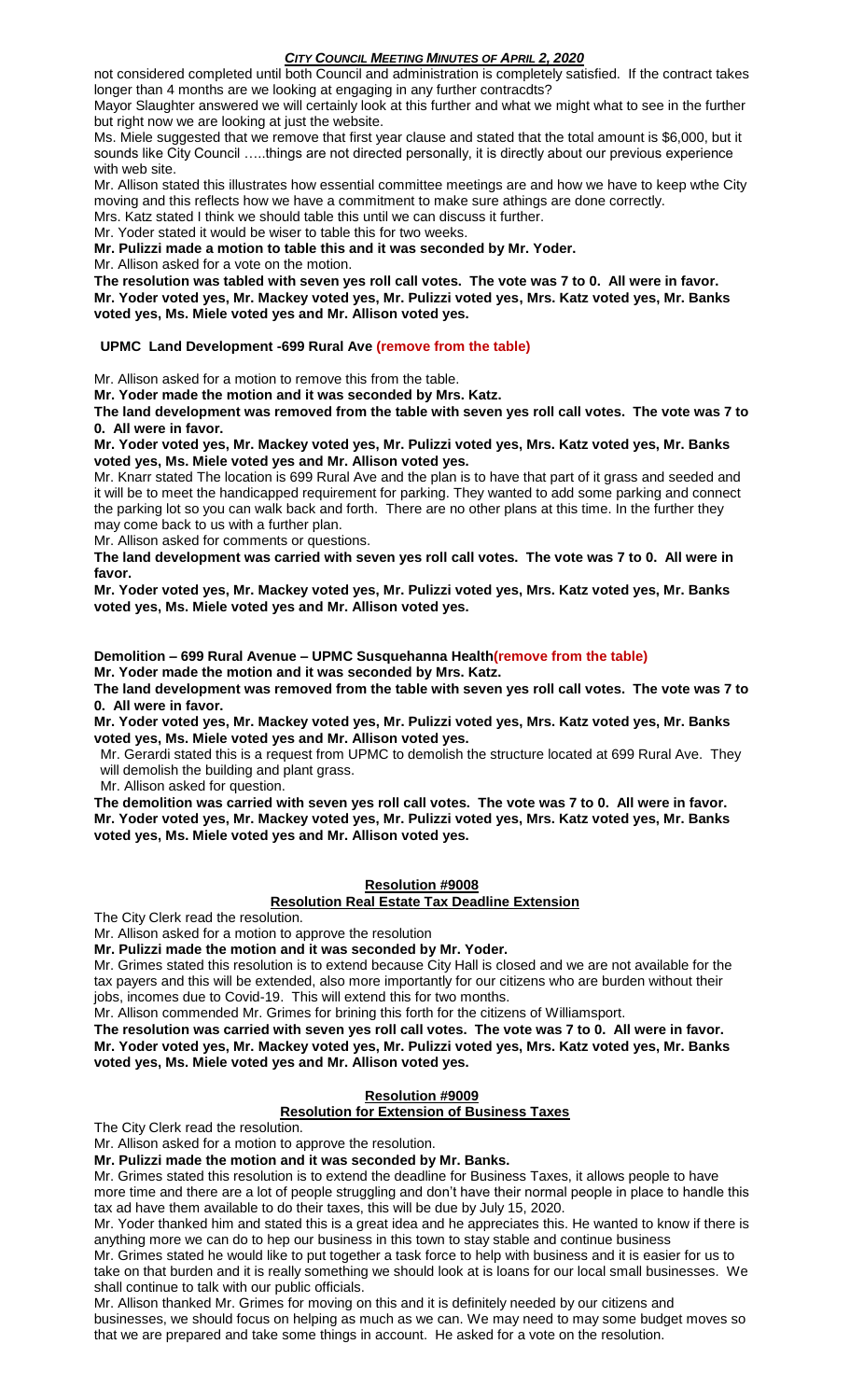**The resolution was carried with seven yes roll call votes. The vote was 7 to 0. All were in favor. Mr. Yoder voted yes, Mr. Mackey voted yes, Mr. Pulizzi voted yes, Mrs. Katz voted yes, Mr. Banks voted yes, Ms. Miele voted yes and Mr. Allison voted yes.** 

## **Resolution #9010**

**Resolution Real Estate Reduction Water Tower Square, Blackhorse holdings, Chartwell Church** The City Clerk read the resolution.

Mr. Allison asked for a motion to approve the resolution

**Mrs. Katz made the motion and it was seconded by Mr. Pulizzi.**

Mr. Grimes stated this covers 10 parcels in the City of Williamsport. All of these properties are in some part of the LERTA program so we are excoriating some portion.

**The resolution was carried with seven yes roll call votes. The vote was 7 to 0. All were in favor. Mr. Yoder voted yes, Mr. Mackey voted yes, Mr. Pulizzi voted yes, Mrs. Katz voted yes, Mr. Banks voted yes, Ms. Miele voted yes and Mr. Allison voted yes.** 

# **Resolution #9011**

#### **Resolution Real Estate Reduction – McKernan, Calvary Baptist Church, Lycoming College, Schneider**

The City Clerk read the resolution.

Mr. Allison asked for a motion to approve the resolution

**Mrs. Katz made the motion and Mr. Yoder seconded it.**

Mr. Grimes stated this resolution is to reduce the real estate taxes for four properties in the City, They had them assessed and lower their taxes. Voice was inaudible because of remote zoom connection Mr. Allison asked for a vote on the resolution

**The resolution was carried with seven yes roll call votes. The vote was 7 to 0. All were in favor. Mr. Yoder voted yes, Mr. Mackey voted yes, Mr. Pulizzi voted yes, Mrs. Katz voted yes, Mr. Banks voted yes, Ms. Miele voted yes and Mr. Allison voted yes.** 

## **Resolution #9012**

## **Resolution Real Estate Reduction – Schneider, Nicholas R.**

The City Clerk read the resolution.

Mr. Allison asked for a motion to approve the resolution

**Mr. Yoder made the motion and it was seconded by Mr. Pulizzi.**

Mr. Grimes stated this is for two properties and they combined their tax parcels, so the taxes went down. Ms. Miele stated so in the further we should be aware that combined lots are less valuable.

Mr. Allison asked for a vote on the resolution.

**The resolution was carried with seven yes roll call votes. The vote was 7 to 0. All were in favor. Mr. Yoder voted yes, Mr. Mackey voted yes, Mr. Pulizzi voted yes, Mrs. Katz voted yes, Mr. Banks voted yes, Ms. Miele voted yes and Mr. Allison voted yes.** 

# **Resolution Awarding the Contract for 2019 Street Reconstruction Hawbaker(tabled)**

The City Clerk read the resolution.

Mr. Allison asked for a motion to approve the resolution.

**Mrs. Katz made the motion to remove this from the table and it was seconded by Mr. Yoder.** Mr. Winder stated he doesn't have the resolution in front of him, he was under the impression we were just going to remove this resolution from the agenda.

Mr. Allison asked if we can re-table this.

Mr. White stated if the administration is going to be recommending number 27, you can vote it down.

Mr. Pulizzi asked if it would be easier to vote it down. The answer was yes, you can vote no.

**The resolution was voted down with seven No roll call votes. The vote was 7 to 0. All were in favor.**

**Mr. Yoder voted no, Mr. Mackey voted no, Mr. Pulizzi voted no, Mrs. Katz voted no, Mr. Banks voted no, Ms. Miele voted no and Mr. Allison voted no.** 

## **Resolution #9013**

## **Resolution Awarding the Contract for 2019 Street Reconstruction Big Rock**

The City Clerk read the resolution.

Mr. Allison asked for a motion to approve the resolution.

**Mrs. Katz made the motion and it was seconded by Mr. Yoder.**

Mr. Winder stated this resolution is awarding the street reconstruction project to Big Rock Paving, of the 4 bidders received, they were the lowest. The administration had some concerns with a brand new company and the administration and council had a formal interview with them. After that, everyone felt comfortable with moving forward.

Ms. Miele stated she felt that everyone did their due diligence on this.

Mr. Banks stated he asked a question about a discrepancy of the contracts, for sidewalks and brick work. Mr. Winder answered he will have to ask, but he is pretty sure its 280.

Mrs. Katz stated this came to public works and even though the company is young, we were impressed with all the experience they have all together.

Mr. Yoder stated the owner of the company reached out to him to share his thanks. The RFP we used was a little outdated, so I hope the administration has learned to update the forms and we also want to make sure that the process moving forward is done correctly

Mr. Winder stated Jon Sanders, our new engineer and has already reviewed the bid documents and made some changes, the street project will become his project soon and we have happy to have him.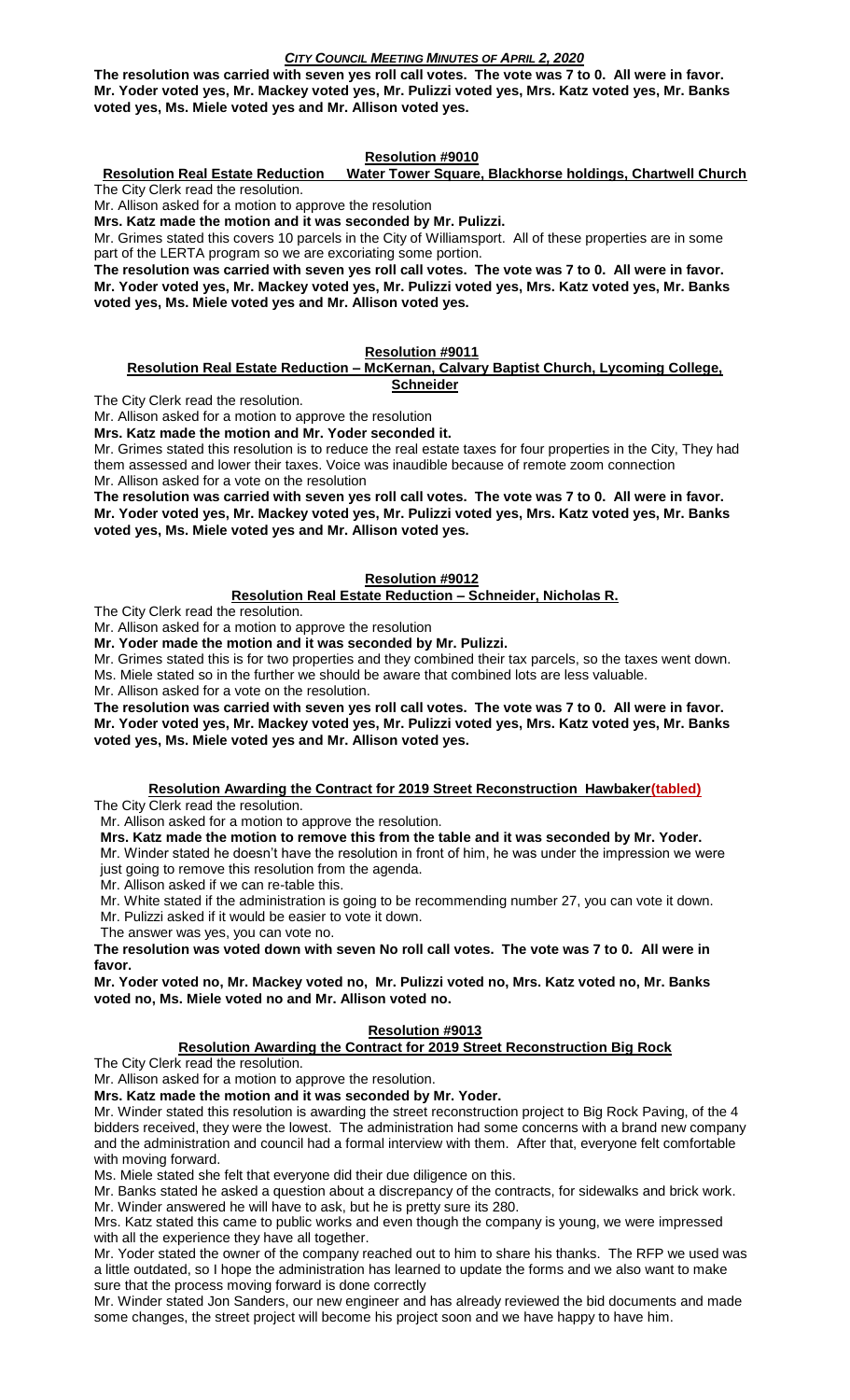Mr. Yoder stated he looks forward to having Jon on board, let's make sure in the future, we follow the proper procedures and have the right people in place. Mr. Allison asked for a vote.

**The resolution was carried with seven yes roll call votes. The vote was 7 to 0. All were in favor. Mr. Yoder voted yes, Mr. Mackey voted yes, Mr. Pulizzi voted yes, Mrs. Katz voted yes, Mr. Banks voted yes, Ms. Miele voted yes and Mr. Allison voted yes.** 

## **Resolution #9014**

# **Resolution for Approving COVID-19 Emergency Action Modification of RVT Transit Fare Policy**

The City Clerk read the resolution.

Mr. Allison asked for a motion to approve the resolution.

**Mr. Yoder made the motion and it was seconded by Mr. Banks.**

Mr. Winder stated this is in place but needed for public safety. This is Coviid-19 and it is governed by Penn Dot, since we are the only transit in Pa. that is governed by the City. This is guidelines for Penn Dot and FDA and would help with grants. They can't bring money in the fare boxes, the drivers are all front line in the epidemic, the goal is to protect the drivers as much as possible. We raised the front seats so no one can sit in the front of the bus with the drivers.

Mr. Allison thanked him for being proactive on this. He asked for a vote on the resolution.

**The resolution was carried with seven yes roll call votes. The vote was 7 to 0. All were in favor. Mr. Yoder voted yes, Mr. Mackey voted yes, Mr. Pulizzi voted yes, Mrs. Katz voted yes, Mr. Banks voted yes, Ms. Miele voted yes and Mr. Allison voted yes.** 

#### **Resolution #9015**

# **Resolution to Approve MOU between County & City for Levee Grant System**

The City Clerk read the resolution.

Mr. Allison asked for a motion to approve the resolution.

**Mr. Pulizzi made the motion and it was seconded by Mrs. Katz.**

Mayor Slaughter introduced Jon Sander, the new engineer stated we are very fortunate to have him onboard.

Mr. Sander stated he is a licensed in the State of Pa and got his license in 2013. This resolution is in regards to the levee system. He explained the area involved and this is formally the responsibilities, this is for five years with all responsible parties, Joe Pawlak is financial leader, Mr. Sander is technical lead along with the county. This is needed for 4.9 million grant, \$800,000 of it is required city dollars for matching. Mrs. Katz stated this is an opportunity that came up very quickly and we will come up with the \$800,;00 because this is the most complicated part of the levee. She is very happy to have Jon on board.

Mr. Pawlak stated we still have the \$500,000 and this is some other residual money and we will look at the Act 13 money.

Everyone welcomed Mr. Sander aboard stating we are fortunate and happy to have him with us and he will be a great asset.

There was discussion about additional money that we could possibly get to help fund this.

Mr. Banks asked if they are going to have to reconstruct that bridge?

Mr. Sander answered he will talk with Penn Dot, possible they will have to raise the bridge, we are in early planning right now.

Mr. Allison asked for a vote on the resolution.

**The resolution was carried with seven yes roll call votes. The vote was 7 to 0. All were in favor. Mr. Yoder voted yes, Mr. Mackey voted yes, Mr. Pulizzi voted yes, Mrs. Katz voted yes, Mr. Banks voted yes, Ms. Miele voted yes and Mr. Allison voted yes.** 

Accept for Filing:

Economic Revitalization Committee Minutes10/16/19 Public Works Meeting Minutes10/08/19 Williamsport Water Authority Minutes 01/22/20 Williamsport Sanitary Minutes 01/22/20 Veteran's Memorial Park 2/3/20 February Monthly Codes Report 2020

Mr. Allison asked for a motion to accept the minutes for filing.

**Mr. Pulizzi made the motion and it was seconded by Mrs. Katz.**

**The minutes were accepted for filing with seven yes roll call votes. The vote was 7 to 0. All were in favor.**

**Mr. Yoder voted yes, Mr. Mackey voted yes, Mr. Pulizzi voted yes, Mrs. Katz voted yes, Mr. Banks voted yes, Ms. Miele voted yes and Mr. Allison voted yes.** 

Mr. Allison stated Mr. Cooley will put number on screen. It is 570 329 3314 for people to call in for public comments.

Announcements

 The next regularly scheduled City Council meeting will be held on Thursday April 16, 2020 at 6:30 PM, **TBA**

Upcoming Meetings:

| Monday, April 6    |      | 12:00 PM Planning Commission   |
|--------------------|------|--------------------------------|
|                    | 4:00 | <b>PM Recreation</b>           |
| Wednesday, April 8 | 3:30 | PM O& E Pension                |
| Thursday, April 9  |      | 3:00 PM ERC Committee          |
| Friday, April 10   |      | <b>GOOD FRIDAY</b>             |
| Tuesday, April 14  |      | 11:30 AM Public Safety Meeting |
|                    |      | 1:00 PM Finance Meeting        |